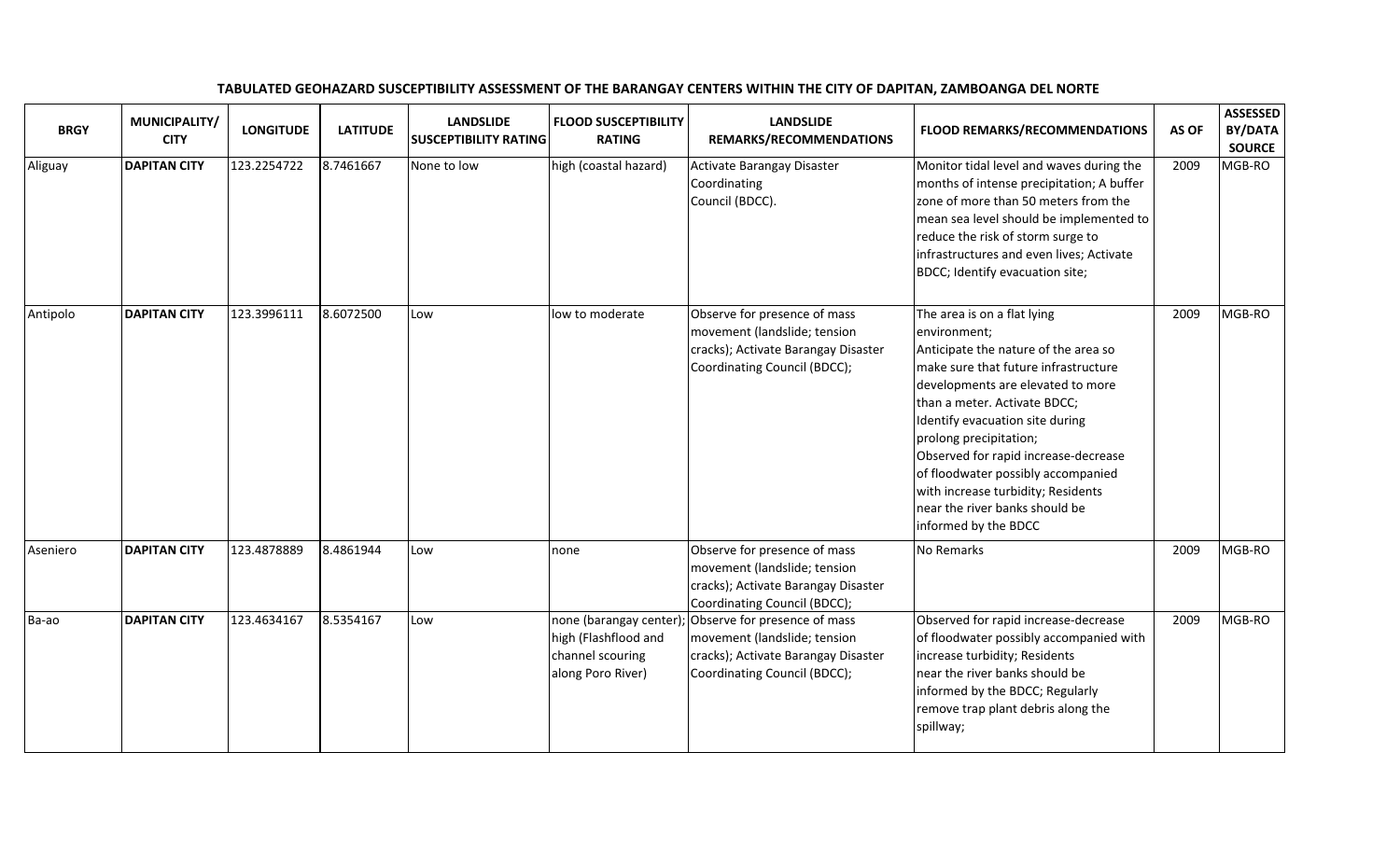| Banbanan      | <b>DAPITAN CITY</b> | 123.4215833 | 8.7194444 | Low                | none                    | Observe for presence of mass          | No Remarks                                  | 2009 | MGB-RO |
|---------------|---------------------|-------------|-----------|--------------------|-------------------------|---------------------------------------|---------------------------------------------|------|--------|
|               |                     |             |           |                    |                         | movement (landslide; tension          |                                             |      |        |
|               |                     |             |           |                    |                         | cracks); Activate Barangay Disaster   |                                             |      |        |
|               |                     |             |           |                    |                         | Coordinating Council (BDCC);          |                                             |      |        |
| Barcelona     | <b>DAPITAN CITY</b> | 123.4494444 | 8.5313611 | Low                | Low (localize Flooding  | Observe for presence of mass          | The area is on a flat lying                 | 2009 | MGB-RO |
|               |                     |             |           |                    | (floodwater is below    | movement (landslide; tension          | environment; Anticipate the nature          |      |        |
|               |                     |             |           |                    | 1 <sub>m</sub>          | cracks); Activate Barangay Disaster   | of the area so make sure that future        |      |        |
|               |                     |             |           |                    |                         | Coordinating Council (BDCC);          | infrastructure developments are             |      |        |
|               |                     |             |           |                    |                         |                                       | elevated to more than a meter.              |      |        |
|               |                     |             |           |                    |                         |                                       | Activate BDCC; Identify evacuation          |      |        |
|               |                     |             |           |                    |                         |                                       | site during prolong precipitation;          |      |        |
| Baylimango    | <b>DAPITAN CITY</b> | 123.4393333 | 8.6992778 | Low                | none (barangay center); | Observe for presence of mass          | Floodwater could reach to more              | 2009 | MGB-RO |
|               |                     |             |           |                    | High (Coastal Flooding  | movement (landslide; tension          | than 1 meter during prolong                 |      |        |
|               |                     |             |           |                    | within mangrove area)   | cracks); Activate Barangay Disaster   | rainfall coupled with high tide             |      |        |
|               |                     |             |           |                    |                         | Coordinating Council (BDCC);          | level; Anticipate the nature of the area so |      |        |
|               |                     |             |           |                    |                         |                                       | make sure that future infrastructure        |      |        |
|               |                     |             |           |                    |                         |                                       | developments are elevated to more           |      |        |
|               |                     |             |           |                    |                         |                                       | than a meter. Activate BDCC;                |      |        |
|               |                     |             |           |                    |                         |                                       |                                             |      |        |
| <b>Burgos</b> | <b>DAPITAN CITY</b> | 123.4196111 | 8.5611667 | Low (brgy. center) | Low (Localize Flooding) | High (NW trending ridge west of the   | Anticipate the nature of the area so        | 2009 | MGB-RO |
|               |                     |             |           |                    |                         | barangay); Observe for presence of    | make sure that future infrastructure        |      |        |
|               |                     |             |           |                    |                         | mass                                  | developments are elevated to more           |      |        |
|               |                     |             |           |                    |                         | movement (landslide; tension          | than a meter. Activate BDCC;                |      |        |
|               |                     |             |           |                    |                         | cracks); Activate Barangay Disaster   |                                             |      |        |
|               |                     |             |           |                    |                         | Coordinating Council (BDCC);          |                                             |      |        |
|               |                     |             |           |                    |                         | Monitor cracks and rock fall along    |                                             |      |        |
|               |                     |             |           |                    |                         | steep slopes giving special attention |                                             |      |        |
|               |                     |             |           |                    |                         | to areas where build-up               |                                             |      |        |
|               |                     |             |           |                    |                         | communities are located.              |                                             |      |        |
|               |                     |             |           |                    |                         |                                       |                                             |      |        |
| Canlucani     | <b>DAPITAN CITY</b> | 123.3791389 | 8.7112222 | Low                | none                    | Observe for presence of mass          | No Remarks                                  | 2009 | MGB-RO |
|               |                     |             |           |                    |                         | movement (landslide; tension          |                                             |      |        |
|               |                     |             |           |                    |                         | cracks); Activate Barangay Disaster   |                                             |      |        |
|               |                     |             |           |                    |                         | Coordinating Council (BDCC);          |                                             |      |        |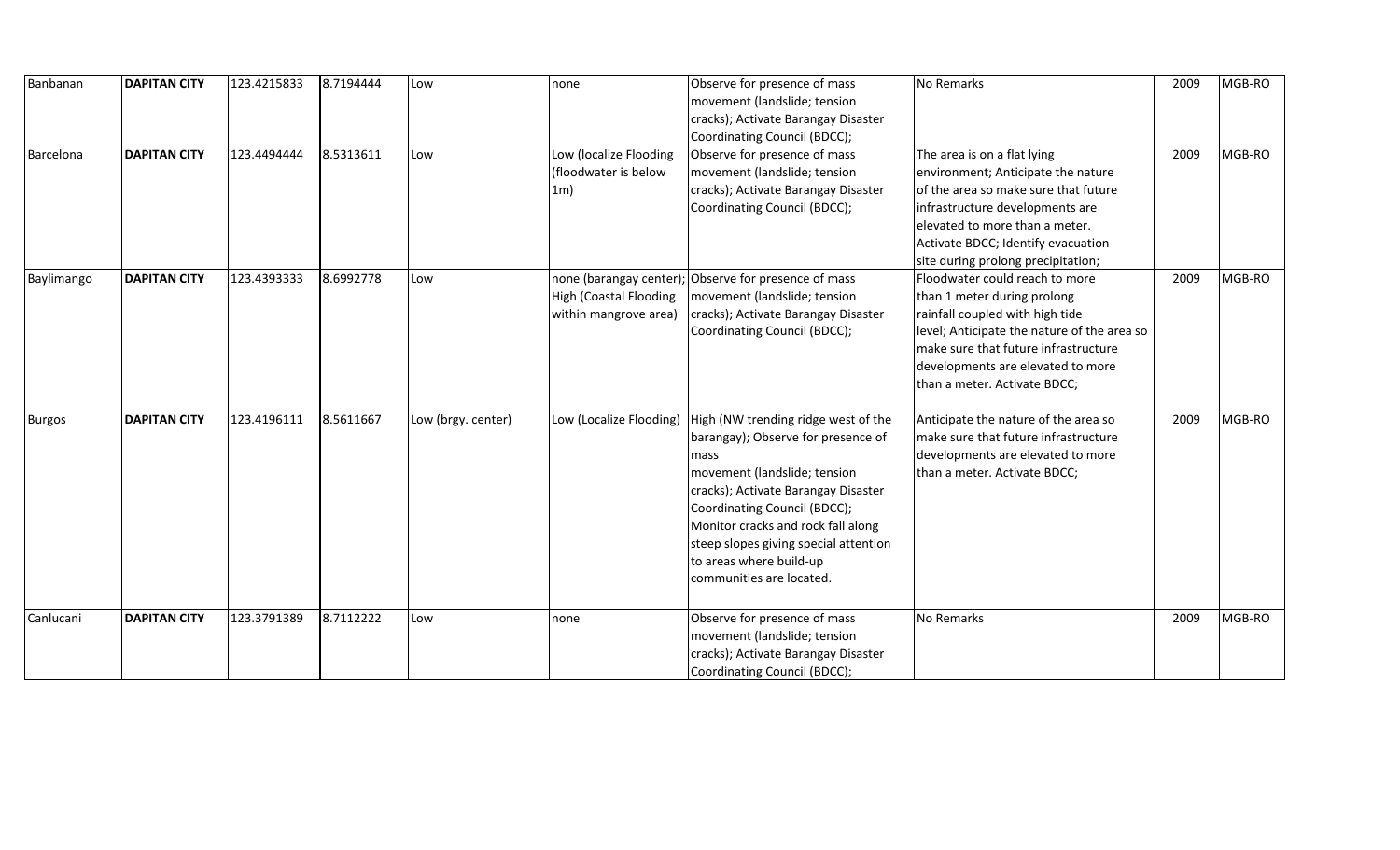| Carang     | <b>DAPITAN CITY</b> | 123.4285278 | 8.7080000 | Low                 | Low (brgy.center); High<br>(mangrove area)                                               | Observe for presence of mass<br>movement (landslide; tension<br>cracks); Activate Barangay Disaster<br>Coordinating Council (BDCC);                                                    | Observed for rapid increase-decrease<br>of floodwater possibly accompanied<br>with increase turbidity; Activate<br>BDCC; Residents near the river banks<br>should be informed by the BDCC;<br>Anticipate the nature of the area so<br>make sure that future infrastructure<br>developments are elevated to more<br>than a meter. | 2009 | MGB-RO |
|------------|---------------------|-------------|-----------|---------------------|------------------------------------------------------------------------------------------|----------------------------------------------------------------------------------------------------------------------------------------------------------------------------------------|----------------------------------------------------------------------------------------------------------------------------------------------------------------------------------------------------------------------------------------------------------------------------------------------------------------------------------|------|--------|
| Dampalan   | <b>DAPITAN CITY</b> | 123.4945000 | 8.5237222 | Low                 | none                                                                                     | Observe for presence of mass<br>movement (landslide; tension<br>cracks); Activate Barangay Disaster<br>Coordinating Council (BDCC);                                                    | No Remarks                                                                                                                                                                                                                                                                                                                       | 2009 | MGB-RO |
| Daro       | <b>DAPITAN CITY</b> | 123.4760000 | 8.6639167 | Moderate            | none                                                                                     | Observe for presence of mass<br>movement (landslide; tension<br>cracks; rock fall; rock slide); Activate<br><b>Barangay Disaster Coordinating Council</b><br>(BDCC);                   | No Remarks                                                                                                                                                                                                                                                                                                                       | 2009 | MGB-RO |
| Diwa-an    | <b>DAPITAN CITY</b> | 123.4332778 | 8.6011389 | Moderate            | none (barangay center)<br>Low (Flashflood and<br>channel scouring<br>along Diwaan Creek) | Observe for presence of mass<br>movement (landslide; tension<br>cracks); Activate Barangay Disaster<br>Coordinating Council (BDCC);                                                    | Observed for rapid increase-decrease<br>of floodwater possibly accompanied<br>with increase turbidity; Residents<br>near the river banks should be<br>informed by the BDCC                                                                                                                                                       | 2009 | MGB-RO |
| Guimputlan | <b>DAPITAN CITY</b> | 123.3983889 | 8.7253333 | none (brgy. center) | none                                                                                     | Moderate<br>(ridge along the southern section);<br>Observe for presence of mass<br>movement (landslide; tension<br>cracks); Activate Barangay Disaster<br>Coordinating Council (BDCC); | No Remarks                                                                                                                                                                                                                                                                                                                       | 2009 | MGB-RO |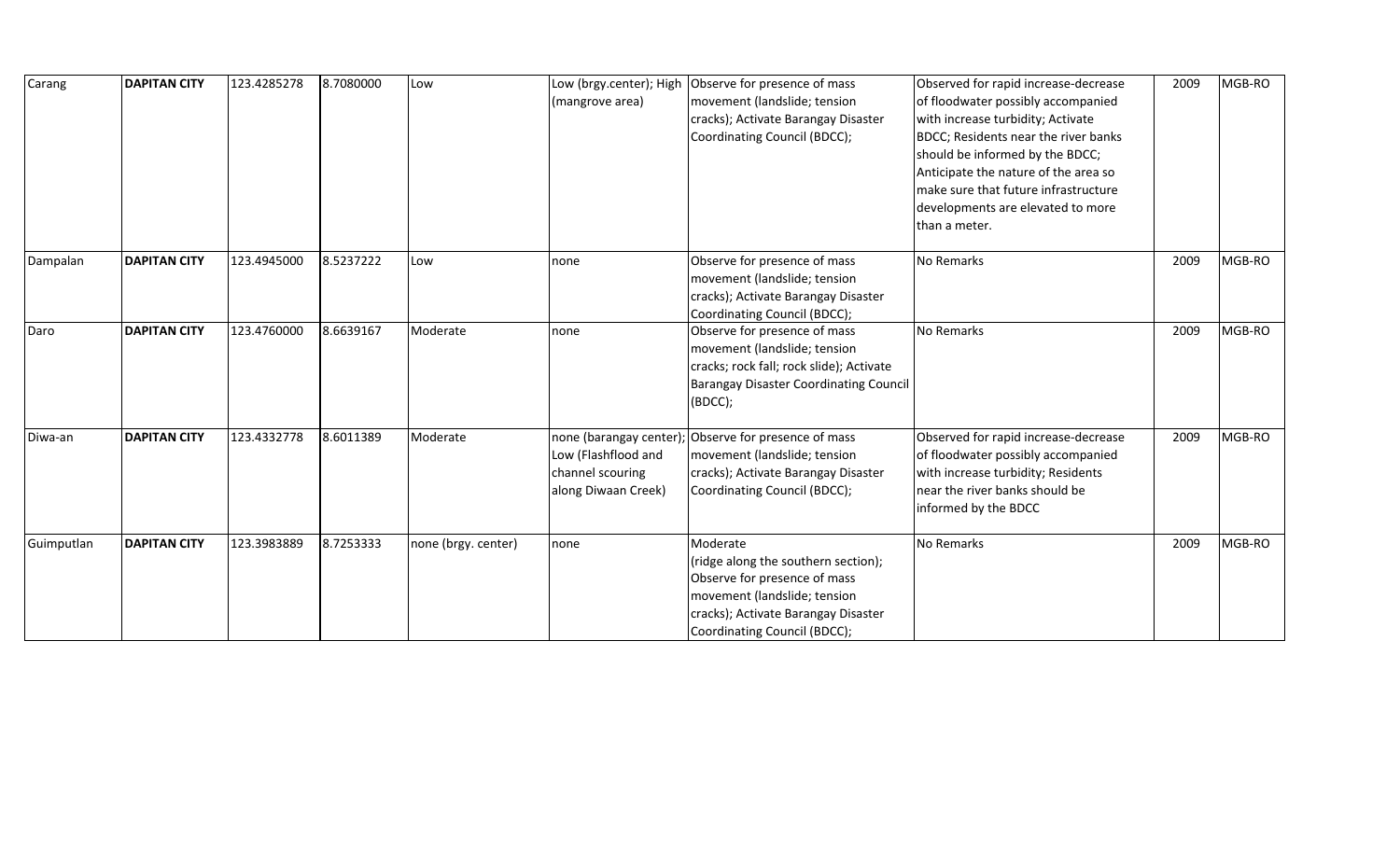| Hilltop | <b>DAPITAN CITY</b> | 123.4383056 | 8.5725556 | High     | none            | Monitor cracks, rock slide and rock<br>fall along steep slopes giving special<br>attention to areas where build-up<br>communities are located; Observe<br>for presence of mass movement<br>(landslide; tension cracks); Activate<br><b>Barangay Disaster Coordinating</b><br>Council (BDCC); | No Remarks                                                                                                                                                                                                                                                 | 2009 | MGB-RO |
|---------|---------------------|-------------|-----------|----------|-----------------|----------------------------------------------------------------------------------------------------------------------------------------------------------------------------------------------------------------------------------------------------------------------------------------------|------------------------------------------------------------------------------------------------------------------------------------------------------------------------------------------------------------------------------------------------------------|------|--------|
| Ilaya   | <b>DAPITAN CITY</b> | 123.4300556 | 8.5463056 | Low      | Low to moderate | High<br>(riverbanks); Observe for presence of<br>mass<br>movement (landslide; tension<br>cracks); Activate Barangay Disaster<br>Coordinating Council (BDCC);<br>Monitor progress of riverbank<br>scouring on populated areas within<br>the barangay;                                         | The area is on a flat lying<br>environment; Anticipate the nature<br>of the area so make sure that future<br>infrastructure developments are<br>elevated to more than a meter.<br>Activate BDCC; Identify evacuation<br>site during prolong precipitation; | 2009 | MGB-RO |
| Larayan | <b>DAPITAN CITY</b> | 123.3738333 | 8.6187778 | Low      | Low to moderate | Observe for presence of mass<br>movement (landslide; tension cracks);<br>Activate Barangay Disaster<br>Coordinating Council (BDCC);                                                                                                                                                          | The area lies along the southeastern<br>fringe of a marshland drain by<br>Sicayab River;<br>Activate BDCC; Anticipate the<br>nature of the area so make sure that<br>future infrastructure developments<br>are elevated to more than a meter.              | 2009 | MGB-RO |
| Liyang  | <b>DAPITAN CITY</b> | 123.3665556 | 8.6313889 | Moderate | High            | Observe for presence of mass<br>movement (landslide; tension<br>cracks; rock fall; rock slide); Activate<br><b>Barangay Disaster Coordinating</b><br>Council (BDCC);                                                                                                                         | The area lies within a<br>wetland/marshland drain by<br>Sicayab River;<br>Activate BDCC; Anticipate the nature of<br>the area so make sure that<br>future infrastructure developments<br>are elevated to more than a meter.                                | 2009 | MGB-RO |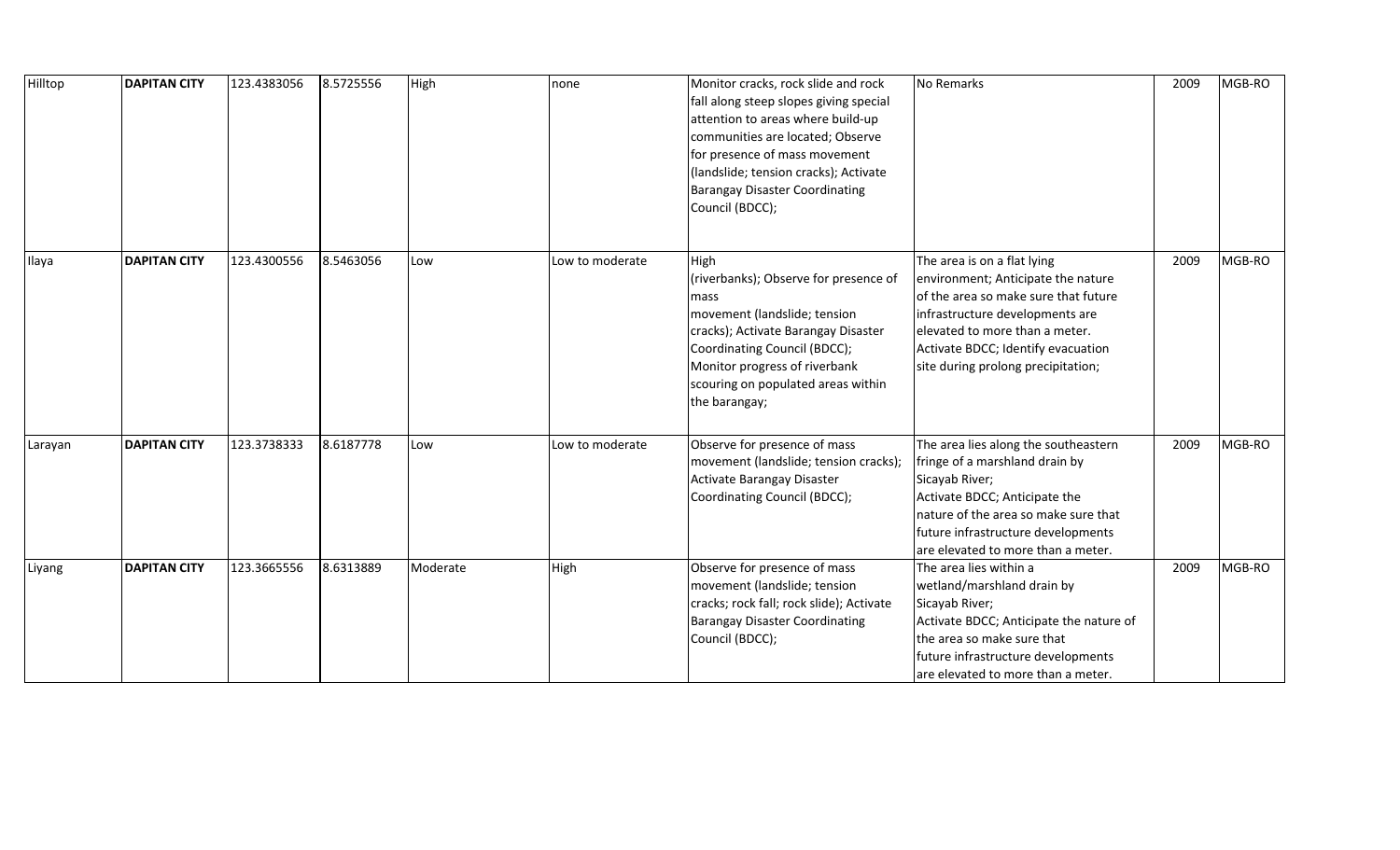| Maria Cristina | <b>DAPITAN CITY</b> | 123.4443611 | 8.6440833 | Moderate | Low to moderate       | Observe for presence of mass<br>movement (landslide; tension<br>cracks); Activate Barangay Disaster<br>Coordinating Council (BDCC);                                                                                                                                                                                                                                         | Anticipate the nature of the area so<br>make sure that future infrastructure<br>developments are elevated to more<br>than a meter. Activate BDCC;<br>Observed for rapid increase-decrease<br>of floodwater possibly accompanied<br>with increase turbidity; Residents<br>near the river banks should be<br>informed by the BDCC  | 2009 | MGB-RO |
|----------------|---------------------|-------------|-----------|----------|-----------------------|-----------------------------------------------------------------------------------------------------------------------------------------------------------------------------------------------------------------------------------------------------------------------------------------------------------------------------------------------------------------------------|----------------------------------------------------------------------------------------------------------------------------------------------------------------------------------------------------------------------------------------------------------------------------------------------------------------------------------|------|--------|
| Maria Uray     | <b>DAPITAN CITY</b> | 123.4358333 | 8.6170833 | Moderate | Low to moderate       | Observe for presence of mass<br>movement (landslide; tension<br>cracks); Activate Barangay Disaster<br>Coordinating Council (BDCC);                                                                                                                                                                                                                                         | The area is along an intermittent<br>creek draining toward Poro River;<br>Activate BDCC; Identify evacuation<br>site during prolong precipitation;<br>Observed for rapid increase-decrease<br>of floodwater possibly accompanied<br>with increase turbidity; Residents<br>near the river banks should be<br>informed by the BDCC | 2009 | MGB-RO |
| Masidlakon     | <b>DAPITAN CITY</b> | 123.4886389 | 8.5025556 | Low      | none                  | Observe for presence of mass<br>movement (landslide; tension<br>cracks); Activate Barangay Disaster<br>Coordinating Council (BDCC);                                                                                                                                                                                                                                         | No Remarks                                                                                                                                                                                                                                                                                                                       | 2009 | MGB-RO |
| Napo           | <b>DAPITAN CITY</b> | 123.4831944 | 8.6853889 | Moderate | high (coastal hazard) | High<br>(steep slopes)<br>Observe for presence of mass<br>movement (landslide; tension<br>cracks; rock fall; rock slide); Activate<br><b>Barangay Disaster Coordinating</b><br>Council (BDCC);<br>Monitor for presence of mass<br>movement (tension cracks; rock<br>slide or rock fall); Inform residents<br>near the foot of the steep slope;<br>Identify evacuation site; | Anticipate the nature of the area so<br>make sure that future infrastructure<br>developments are elevated to more<br>than a meter. Activate BDCC;                                                                                                                                                                                | 2009 | MGB-RO |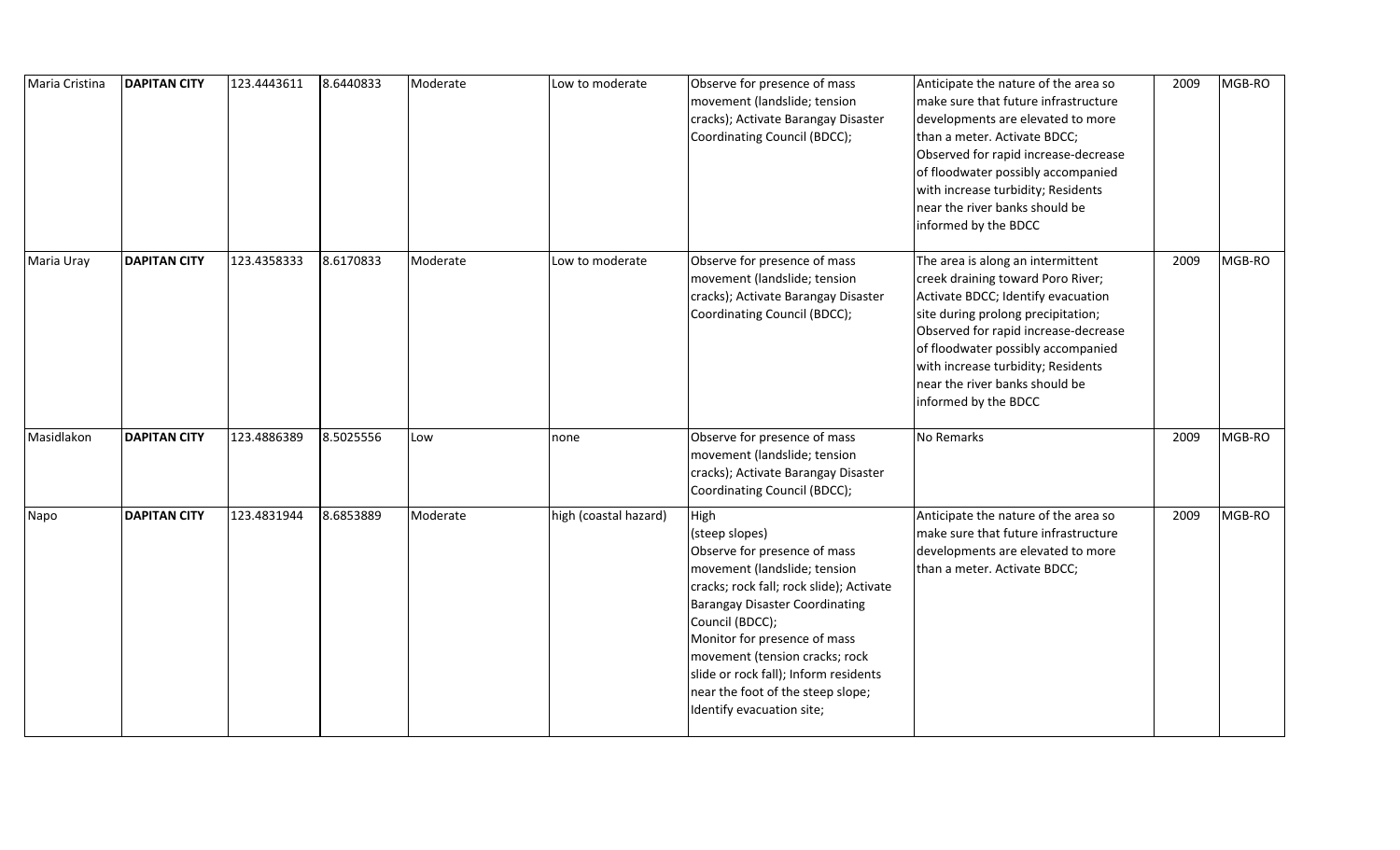| Opao  | <b>DAPITAN CITY</b> | 123.4763333 | 8.5364444 | Low      | none<br>(barangay center);<br>High (Flashflood and<br>channel scouring<br>along Poro (Opao)<br>River) | Observe for presence of mass<br>movement (landslide; tension<br>cracks); Activate Barangay Disaster<br>Coordinating Council (BDCC);                                  | Activate BDCC;<br>Observed for rapid increase-decrease<br>of floodwater possibly accompanied<br>with increase turbidity; Residents<br>near the river banks should be<br>informed by the BDCC                                                                                                                                                                                                                                                                                                              | 2009 | MGB-RO |
|-------|---------------------|-------------|-----------|----------|-------------------------------------------------------------------------------------------------------|----------------------------------------------------------------------------------------------------------------------------------------------------------------------|-----------------------------------------------------------------------------------------------------------------------------------------------------------------------------------------------------------------------------------------------------------------------------------------------------------------------------------------------------------------------------------------------------------------------------------------------------------------------------------------------------------|------|--------|
| Oro   | <b>DAPITAN CITY</b> | 123.4588889 | 8.6772778 | Moderate | none                                                                                                  | Observe for presence of mass<br>movement (landslide; tension<br>cracks; rock fall; rock slide); Activate<br><b>Barangay Disaster Coordinating</b><br>Council (BDCC); | No Remarks                                                                                                                                                                                                                                                                                                                                                                                                                                                                                                | 2009 | MGB-RO |
| Owaon | <b>DAPITAN CITY</b> | 123.3851944 | 8.6204167 | Low      | Moderate to High                                                                                      | Observe for presence of mass<br>movement (landslide; tension<br>cracks); Activate Barangay Disaster<br>Coordinating Council (BDCC);                                  | The area is reclaimed marshland<br>(nipaan) and within the estuary of<br>Sulangon and Pulauan Rivers which<br>are converted to fishponds.<br>Anticipate the nature of the area so<br>make sure that future infrastructure<br>developments are elevated to more<br>than a meter. Activate BDCC;<br>Identify evacuation site;<br>Observed for rapid increase-decrease<br>of floodwater possibly accompanied<br>with increase turbidity; Residents<br>near the river banks should be<br>informed by the BDCC | 2009 | MGB-RO |
| Oyan  | <b>DAPITAN CITY</b> | 123.4087778 | 8.5861944 | Moderate | Low to moderate                                                                                       | Observe for presence of mass<br>movement (landslide; tension<br>cracks; rock fall; rock slide); Activate<br><b>Barangay Disaster Coordinating</b><br>Council (BDCC); | The area is along an intermittent<br>creek draining toward Poro River;<br>Activate BDCC; Identify evacuation<br>site during prolong precipitation;<br>Observed for rapid increase-decrease<br>of floodwater possibly accompanied<br>with increase turbidity; Residents<br>near the river banks should be<br>informed by the BDCC                                                                                                                                                                          | 2009 | MGB-RO |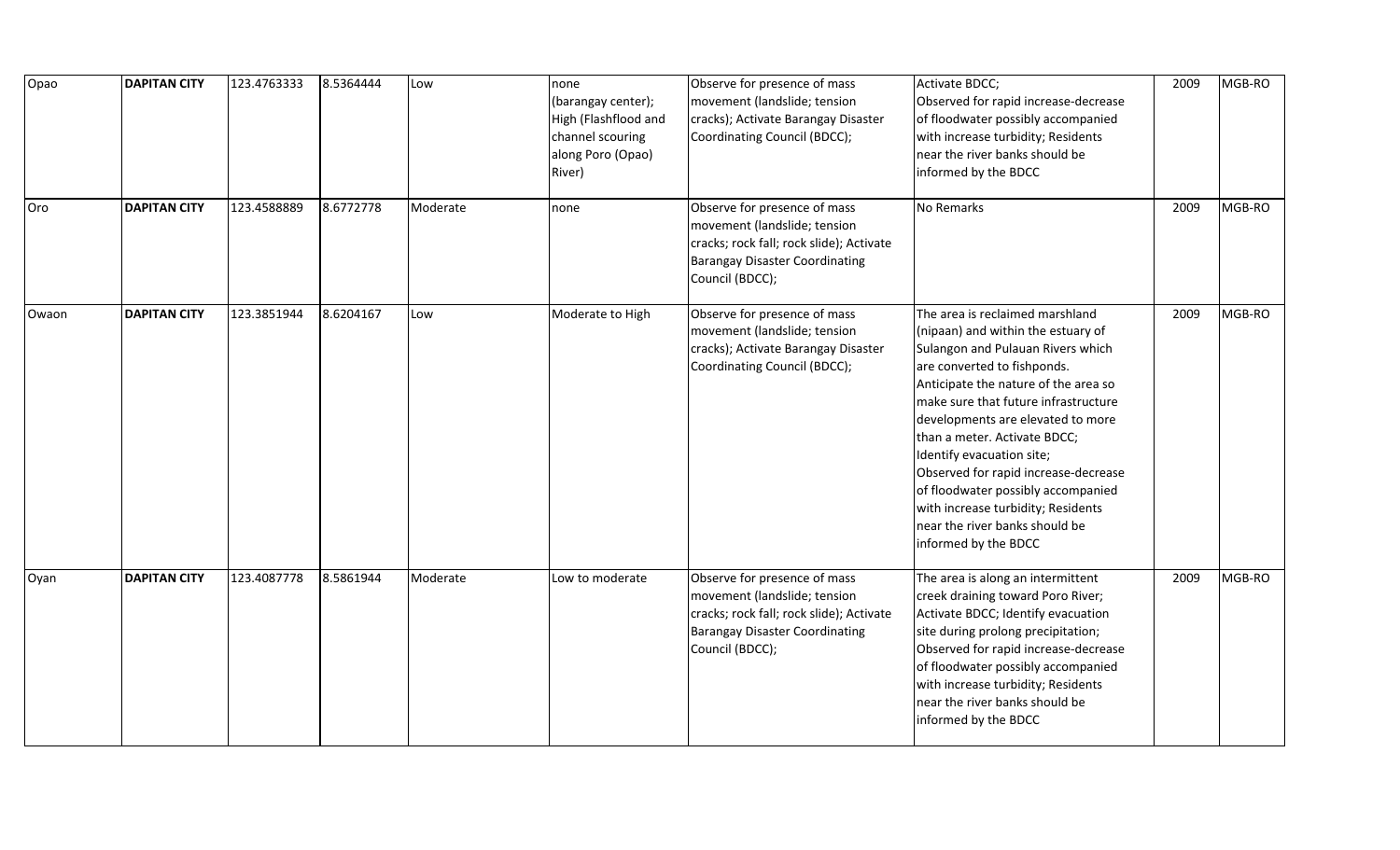| Polo          | <b>DAPITAN CITY</b> | 123.4101111 | 8.6339444 | Inone              | High                                                                                   | Observe for presence of mass<br>movement (landslide; tension<br>cracks); Activate Barangay Disaster<br>Coordinating Council (BDCC);                                        | The area is reclaimed mangrove<br>environment and within the estuary<br>of Poro (Opao) River;<br>Anticipate the nature of the area so<br>make sure that future infrastructure<br>developments are elevated to more<br>than a meter. Activate BDCC;<br>Identify evacuation site;                                                                                                                                                          | 2009 | MGB-RO |
|---------------|---------------------|-------------|-----------|--------------------|----------------------------------------------------------------------------------------|----------------------------------------------------------------------------------------------------------------------------------------------------------------------------|------------------------------------------------------------------------------------------------------------------------------------------------------------------------------------------------------------------------------------------------------------------------------------------------------------------------------------------------------------------------------------------------------------------------------------------|------|--------|
| Potungan      | <b>DAPITAN CITY</b> | 123.4914167 | 8.5430556 | Low                | Low (brgy. center); high<br>(Putongan River<br>floodplain)                             | Observe for presence of mass<br>movement (landslide; tension<br>cracks); Activate Barangay Disaster<br>Coordinating Council (BDCC);                                        | The area is on a flat lying<br>environment; Anticipate the nature<br>of the area so make sure that future<br>infrastructure developments are<br>elevated to more than a meter.<br>Activate BDCC; Identify evacuation<br>site during prolong precipitation;<br>Observed for rapid increase-decrease<br>of floodwater possibly accompanied<br>with increase turbidity; Residents<br>near the river banks should be<br>informed by the BDCC | 2009 | MGB-RO |
| San Francisco | <b>DAPITAN CITY</b> | 123.4940278 | 8.4493611 | Low (brgy. center) | none (barangay center)<br>High (Flashflood and<br>channel scouring<br>along the river) | Moderate (ridge on the SE section);<br>Observe for presence of mass<br>movement (landslide; tension cracks);<br>Activate Barangay Disaster<br>Coordinating Council (BDCC); | Observed for rapid increase-decrease<br>of floodwater possibly accompanied<br>with increase turbidity; Residents<br>near the river banks should be<br>informed by the BDCC;                                                                                                                                                                                                                                                              | 2009 | MGB-RO |
| San Nicolas   | <b>DAPITAN CITY</b> | 123.4594167 | 8.5002500 | Low                | none                                                                                   | Observe for presence of mass<br>movement (landslide; tension<br>cracks); Activate Barangay Disaster<br>Coordinating Council (BDCC);                                        | <b>No Remarks</b>                                                                                                                                                                                                                                                                                                                                                                                                                        | 2009 | MGB-RO |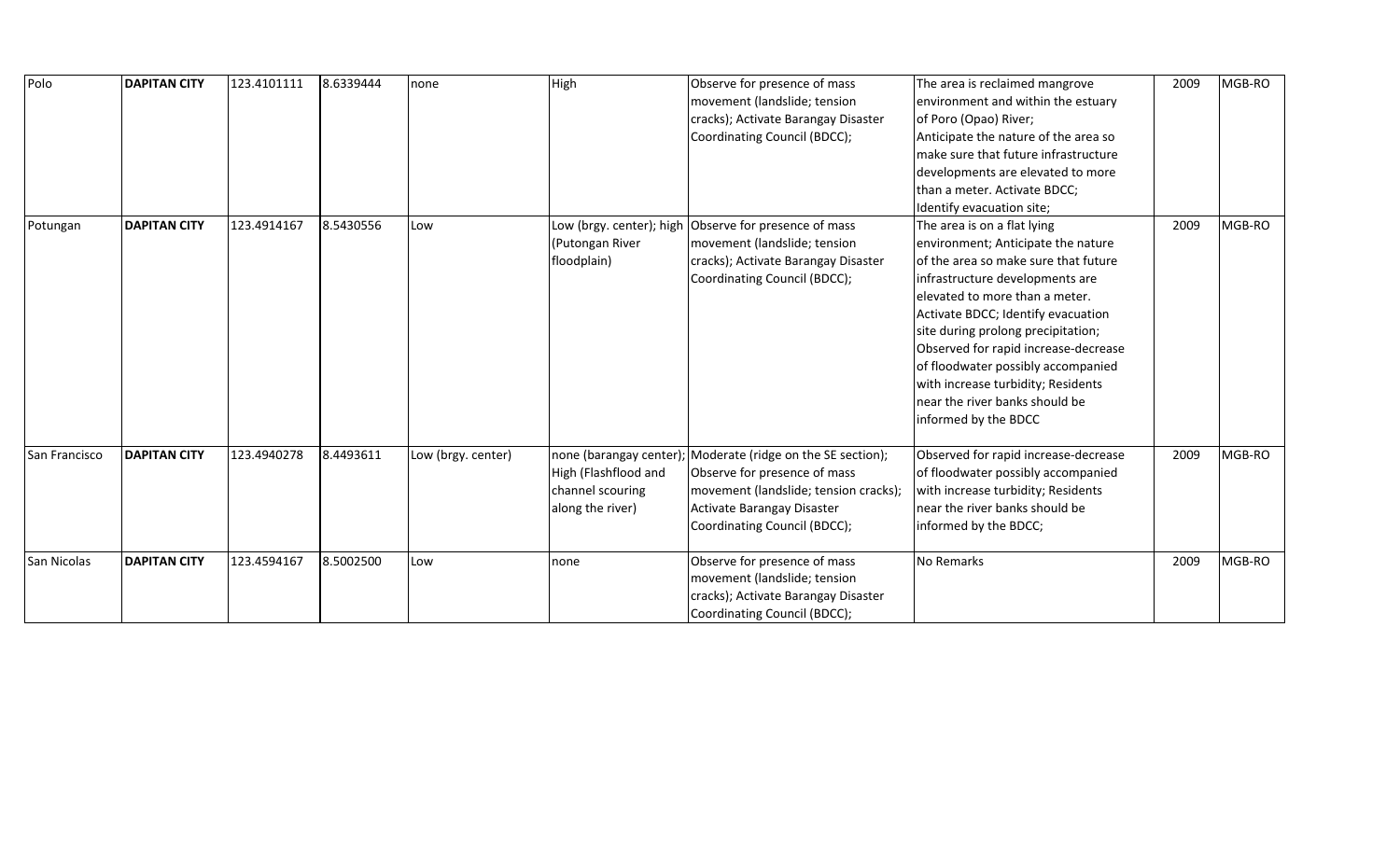| San Pedro      | <b>DAPITAN CITY</b> | 123.3915000 | 8.6258056 | none               | Sheet flooding<br>Seasonally high<br>(floodwater could reach<br>to more<br>than 1 meter during<br>prolong<br>rainfall coupled with<br>high tide<br>level. | none                                                                                                                                                                                                                                                                            | The area is reclaimed marshland<br>(nipaan) and within the estuary of<br>Sulangon and Pulauan Rivers which<br>are converted to fishponds.<br>Anticipate the nature of the area so<br>make sure that future infrastructure<br>developments are elevated to more<br>than a meter. Activate BDCC;<br>Identify evacuation site; | 2009 | MGB-RO |
|----------------|---------------------|-------------|-----------|--------------------|-----------------------------------------------------------------------------------------------------------------------------------------------------------|---------------------------------------------------------------------------------------------------------------------------------------------------------------------------------------------------------------------------------------------------------------------------------|-----------------------------------------------------------------------------------------------------------------------------------------------------------------------------------------------------------------------------------------------------------------------------------------------------------------------------|------|--------|
| San Vicente    | <b>DAPITAN CITY</b> | 123.3806389 | 8.6368333 | Low (brgy. center) | Low to moderate<br>(coastal area)                                                                                                                         | High (road cut); Activate BDCC;<br>Houses constructed along and atop<br>road cuts and steep slopes are at<br>high risk to rock slide or topple;<br>Come up with a plan to minimize<br>construction of houses and other<br>structures near the steep slopes and<br>on top of it; | Anticipate the nature of the area so<br>make sure that future infrastructure<br>developments are elevated to more<br>than a meter. Activate BDCC;                                                                                                                                                                           | 2009 | MGB-RO |
| Sicayab Bucana | <b>DAPITAN CITY</b> | 123.3503611 | 8.6350278 | Low                | None (barangay center)<br>High<br>(mangrove;swamp)                                                                                                        | Observe for presence of mass<br>movement (landslide; tension<br>cracks); Activate Barangay Disaster<br>Coordinating Council (BDCC);                                                                                                                                             | Floodwater could reach to more<br>than 1 meter during prolong<br>rainfall coupled with high tide<br>level; Anticipate the nature of the area so<br>make sure that future infrastructure<br>developments are elevated to more<br>than a meter; Identify evacuation and/or<br>relocation sites; Activate BDCC;                | 2009 | MGB-RO |
| Sigayan        | <b>DAPITAN CITY</b> | 123.5003611 | 8.4555556 | Low                | none                                                                                                                                                      | Observe for presence of mass<br>movement (landslide; tension<br>cracks); Activate Barangay Disaster<br>Coordinating Council (BDCC);                                                                                                                                             | No Remarks                                                                                                                                                                                                                                                                                                                  | 2009 | MGB-RO |
| Silinog        | <b>DAPITAN CITY</b> | 123.4175000 | 8.8526111 | none               | none                                                                                                                                                      | none                                                                                                                                                                                                                                                                            | No Remarks                                                                                                                                                                                                                                                                                                                  | 2009 | MGB-RO |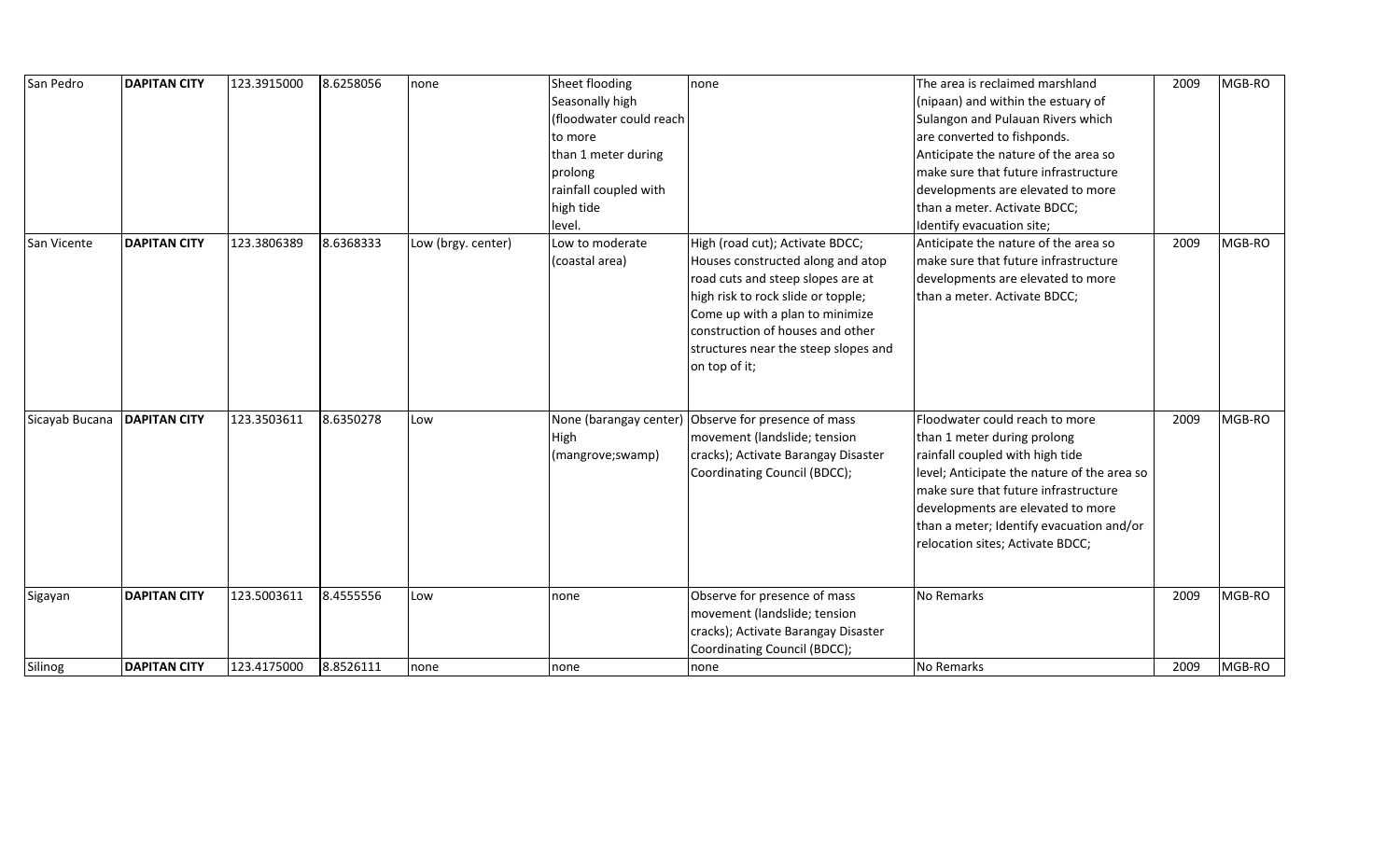| Sinonoc    | <b>DAPITAN CITY</b> | 123.4370556 | 8.6696667 | Low      | None<br>(barangay center) | high<br>(ridge slope surrounding the                                        | Observed for rapid increase-decrease<br>of floodwater possibly accompanied | 2009 | MGB-RO |
|------------|---------------------|-------------|-----------|----------|---------------------------|-----------------------------------------------------------------------------|----------------------------------------------------------------------------|------|--------|
|            |                     |             |           |          | Low (Flashflood           | barangay center)                                                            | with increase turbidity; Residents                                         |      |        |
|            |                     |             |           |          | within intermittent       | Observe for presence of mass                                                | near the river banks should be                                             |      |        |
|            |                     |             |           |          | creek                     | movement (landslide; tension                                                | informed by the BDCC                                                       |      |        |
|            |                     |             |           |          |                           | cracks); Activate Barangay Disaster                                         |                                                                            |      |        |
|            |                     |             |           |          |                           | Coordinating Council (BDCC);                                                |                                                                            |      |        |
| Santo Niño | <b>DAPITAN CITY</b> | 123.4259167 | 8.6817500 | Moderate | Low to moderate           | Observe for presence of mass                                                | Observed for rapid increase-decrease                                       | 2009 | MGB-RO |
|            |                     |             |           |          | (flashflood within        | movement (landslide; tension                                                | of floodwater possibly accompanied                                         |      |        |
|            |                     |             |           |          | creeks)                   | cracks); Activate Barangay Disaster                                         | with increase turbidity; Residents                                         |      |        |
|            |                     |             |           |          |                           | Coordinating Council (BDCC); Rain                                           | near the river banks should be                                             |      |        |
|            |                     |             |           |          |                           | induced landslide is moderate, but                                          | informed by the BDCC                                                       |      |        |
|            |                     |             |           |          |                           | earthquake induced landslide could                                          |                                                                            |      |        |
|            |                     |             |           |          |                           | trigger rock fall toward the                                                |                                                                            |      |        |
|            |                     |             |           |          |                           | inhabited section of the barangay;<br>Inform residents near the foot of the |                                                                            |      |        |
|            |                     |             |           |          |                           | steep slope; Identify evacuation site;                                      |                                                                            |      |        |
|            |                     |             |           |          |                           |                                                                             |                                                                            |      |        |
|            |                     |             |           |          |                           |                                                                             |                                                                            |      |        |
|            |                     |             |           |          |                           |                                                                             |                                                                            |      |        |
| Sulangon   | <b>DAPITAN CITY</b> | 123.4162500 | 8.6139444 | none     | High                      | <b>High</b>                                                                 | Floodwater could reach to more                                             | 2009 | MGB-RO |
|            |                     |             |           |          |                           | (Sulangon National Highschool                                               | than 1 meter during prolong                                                |      |        |
|            |                     |             |           |          |                           | Steep slope); Observe for presence of                                       | rainfall coupled with high tide                                            |      |        |
|            |                     |             |           |          |                           | mass                                                                        | level; The area is reclaimed marshland                                     |      |        |
|            |                     |             |           |          |                           | movement (landslide; tension                                                | (nipaan) and within the estuary of                                         |      |        |
|            |                     |             |           |          |                           | cracks); Activate Barangay Disaster                                         | Sulangon and Pulauan Rivers which                                          |      |        |
|            |                     |             |           |          |                           | Coordinating Council (BDCC);                                                | are converted to fishponds.                                                |      |        |
|            |                     |             |           |          |                           | Monitor movement of landslide                                               | Anticipate the nature of the area so                                       |      |        |
|            |                     |             |           |          |                           | proximal to the school building;                                            | make sure that future infrastructure                                       |      |        |
|            |                     |             |           |          |                           | constant communication with the                                             | developments are elevated to more                                          |      |        |
|            |                     |             |           |          |                           | concerned school head on the status                                         | than a meter. Activate BDCC;                                               |      |        |
|            |                     |             |           |          |                           | of the steep slope; reduce slope if                                         |                                                                            |      |        |
|            |                     |             |           |          |                           | possible (benching); divert surface                                         |                                                                            |      |        |
|            |                     |             |           |          |                           | run-off away from the school                                                |                                                                            |      |        |
|            |                     |             |           |          |                           | building;                                                                   |                                                                            |      |        |
|            |                     |             |           |          |                           |                                                                             |                                                                            |      |        |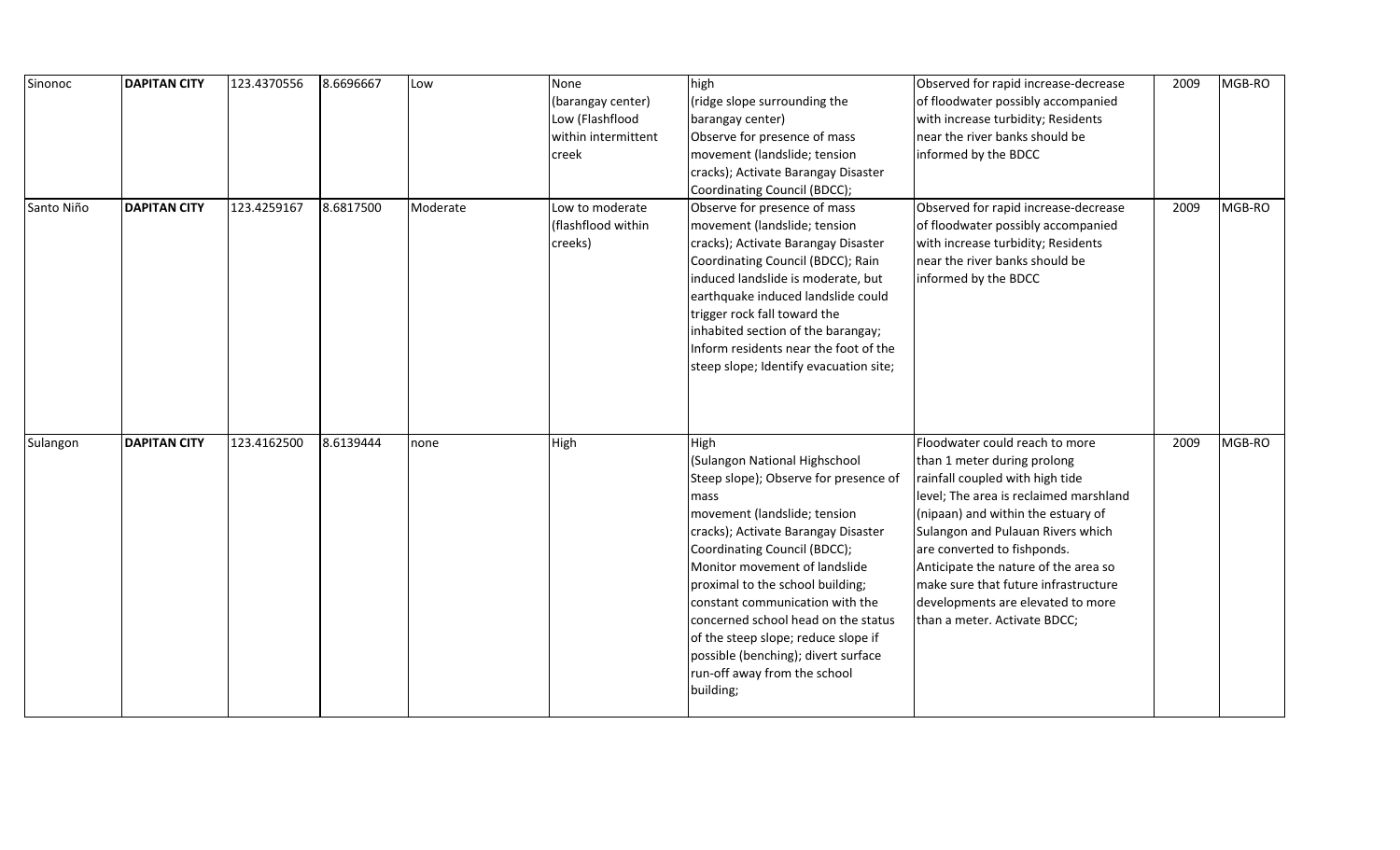| Tag-olo                | <b>DAPITAN CITY</b> | 123.3801111 | 8.7196944 | Moderate | Low to moderate<br>(coastal flooding) | Observe for presence of mass<br>movement (landslide; tension<br>cracks; rock fall; rock slide); Activate<br><b>Barangay Disaster Coordinating</b><br>Council (BDCC); Rain induced<br>landslide is moderate, but<br>earthquake induced landslide could<br>trigger rock fall toward the<br>inhabited section of the barangay;                                                                                                                                                                                                                                                                                                                           | Anticipate the nature of the area so<br>make sure that future infrastructure<br>developments are elevated to more<br>than a meter. Activate BDCC; | 2009 | MGB-RO |
|------------------------|---------------------|-------------|-----------|----------|---------------------------------------|-------------------------------------------------------------------------------------------------------------------------------------------------------------------------------------------------------------------------------------------------------------------------------------------------------------------------------------------------------------------------------------------------------------------------------------------------------------------------------------------------------------------------------------------------------------------------------------------------------------------------------------------------------|---------------------------------------------------------------------------------------------------------------------------------------------------|------|--------|
| Taguilon               | <b>DAPITAN CITY</b> | 123.4015556 | 8.6981389 | Low      | none                                  | High<br>(road cut and steep slopes)<br>moderate<br>(Taguilon National Highschool; Observe<br>for presence of mass<br>movement (landslide; tension<br>cracks); Activate Barangay Disaster<br>Coordinating Council (BDCC);<br>Monitor presence of landslide;<br>houses constructed downslope of<br>steep slopes should always be<br>vigilant on earthquake-related<br>landslide;<br>Since the area is situated on top of<br>the hill, landslide is minimal though<br>there is a tendency for the<br>underlying material to move<br>downslope during earthquake;<br>raininduced<br>landslide is moderate;<br>Activate school earthquake safety<br>drill; | No Remarks                                                                                                                                        | 2009 | MGB-RO |
| Kauswagan<br>(Talisay) | <b>DAPITAN CITY</b> | 123.4630000 | 8.6700833 | Moderate | none                                  | Observe for presence of mass<br>movement (landslide; tension<br>cracks; rock fall; rock slide); Activate<br><b>Barangay Disaster Coordinating</b><br>Council (BDCC);                                                                                                                                                                                                                                                                                                                                                                                                                                                                                  | No Remarks                                                                                                                                        | 2009 | MGB-RO |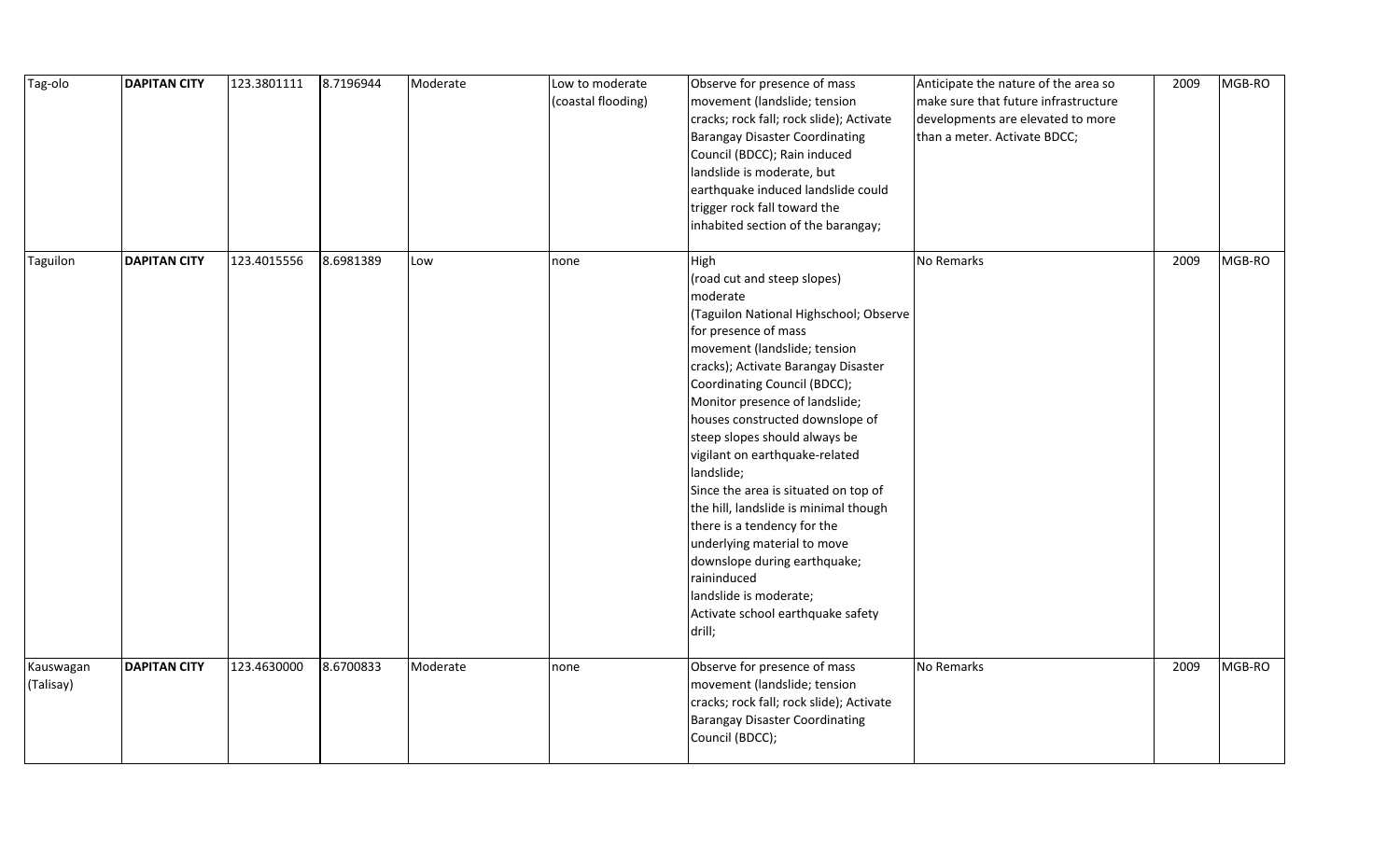| Tamion              | <b>DAPITAN CITY</b> | 123.4148611 | 8.5906389 | Low  | None to Low                                            | Observe for presence of mass<br>movement (landslide; tension<br>cracks); Activate Barangay Disaster<br>Coordinating Council (BDCC); | Observed for rapid increasedecrease<br>of floodwater possibly<br>accompanied with increase<br>turbidity; Residents near the river<br>banks should be informed by the                                                                                                                                                                                                                                  | 2009 | MGB-RO |
|---------------------|---------------------|-------------|-----------|------|--------------------------------------------------------|-------------------------------------------------------------------------------------------------------------------------------------|-------------------------------------------------------------------------------------------------------------------------------------------------------------------------------------------------------------------------------------------------------------------------------------------------------------------------------------------------------------------------------------------------------|------|--------|
| Bagting (Pob.)      | <b>DAPITAN CITY</b> | 123.4202500 | 8.6632222 | None | Moderate to High<br>(coastal hazard)                   |                                                                                                                                     | BDCC;<br>The area is along the mouth of<br>Dapitan River;<br>Activate BDCC; Identify evacuation<br>site during prolong precipitation;<br>Anticipate the nature of the area so<br>make sure that future infrastructure<br>developments are elevated to more<br>than a meter. Activate BDCC;                                                                                                            | 2009 | MGB-RO |
| Banonong<br>(Pob.)  | <b>DAPITAN CITY</b> | 123.4241111 | 8.6511667 | none | High                                                   |                                                                                                                                     | Floodwater could reach to more<br>than 1 meter during prolong<br>rainfall coupled with high tide<br>level. The area is reclaimed marshland<br>(nipaan) and within the estuary of<br>Dapitan and Poro Rivers which are<br>converted to fishponds.<br>Anticipate the nature of the area so<br>make sure that future infrastructure<br>developments are elevated to more<br>than a meter. Activate BDCC; | 2009 | MGB-RO |
| Cawa-cawa<br>(Pob.) | <b>DAPITAN CITY</b> | 123.4221389 | 8.6644722 | none | Sheet Flooding<br>(barangay center)<br>Seasonally high |                                                                                                                                     | The area is within the estuary of<br>Dapitan River; Floodwater could reach to<br>more than 1 meter during prolong<br>rainfall coupled with high tide<br>level; Activate BDCC; Identify evacuation<br>site during prolong precipitation;<br>Anticipate the nature of the area so make<br>sure that future infrastructure<br>developments are elevated to more than<br>a meter. Activate BDCC;          | 2009 | MGB-RO |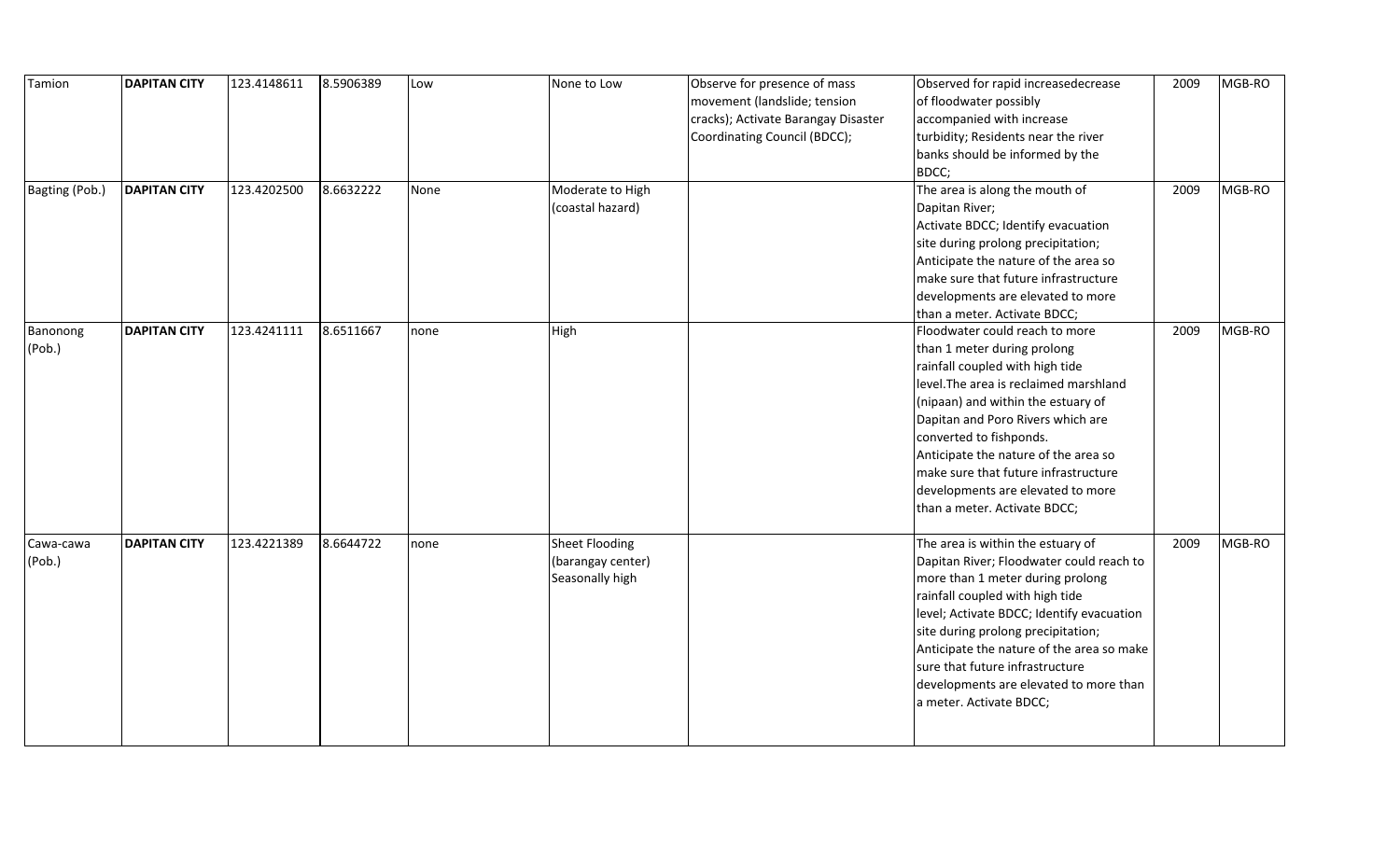| Dawo (Pob.)                  | <b>DAPITAN CITY</b> | 123.4120556 | 8.6386667 | none                | Sheet flooding<br>Seasonally high<br>(floodwater could reach<br>to more<br>than 1 meter during<br>prolong<br>rainfall coupled with<br>high tide<br>level. |                                                                                                                                                                                                                                                                                                                                  | The area is reclaimed mangrove<br>environment and within the estuary<br>of Poro (Opao) River;<br>Anticipate the nature of the area so<br>make sure that future infrastructure<br>developments are elevated to more<br>than a meter. Activate BDCC;<br>Identify evacuation site;                                                                                                                                                  | 2009 | MGB-RO |
|------------------------------|---------------------|-------------|-----------|---------------------|-----------------------------------------------------------------------------------------------------------------------------------------------------------|----------------------------------------------------------------------------------------------------------------------------------------------------------------------------------------------------------------------------------------------------------------------------------------------------------------------------------|----------------------------------------------------------------------------------------------------------------------------------------------------------------------------------------------------------------------------------------------------------------------------------------------------------------------------------------------------------------------------------------------------------------------------------|------|--------|
| Matagobtob<br>Pob. (Talisay) | <b>DAPITAN CITY</b> | 123.4185278 | 8.6672778 | none (brgy. center) | Moderate to High                                                                                                                                          | high (road cut); moderate to high (ridge The area is within the reclaimed<br>surrounding Rizal Park) Monitor for<br>tension cracks; rock fall; rock slide);<br>Activate Barangay Disaster<br>Coordinating Council (BDCC); Rain<br>induced landslide is moderate, but<br>earthquake induced landslide could<br>trigger rock fall; | mangrove zone in the estuary of<br>presence of mass movement (landslide; Dapitan River; Floodwater could reach to<br>more than 1 meter during prolong<br>rainfall coupled with high tide level.<br>Activate BDCC; Identify evacuation<br>site during prolong precipitation;<br>Anticipate the nature of the area so make<br>sure that future infrastructure<br>developments are elevated to more<br>than a meter. Activate BDCC; | 2009 | MGB-RO |
| Linabo (Pob.)                | <b>DAPITAN CITY</b> | 123.4254167 | 8.6606667 | none (bgry. Center) | Low to moderate                                                                                                                                           | moderate (hill); Observe for presence<br>of mass<br>movement (landslide; tension cracks);<br>Activate Barangay Disaster<br>Coordinating Council (BDCC);                                                                                                                                                                          | The area is proximal to estuary of<br>Dapitan River; Activate BDCC; Identify<br>evacuation site during prolong<br>recipitation; Anticipate the nature of the<br>area so make sure that future<br>infrastructure developments are elevated<br>to more than a meter. Activate BDCC;                                                                                                                                                | 2009 | MGB-RO |